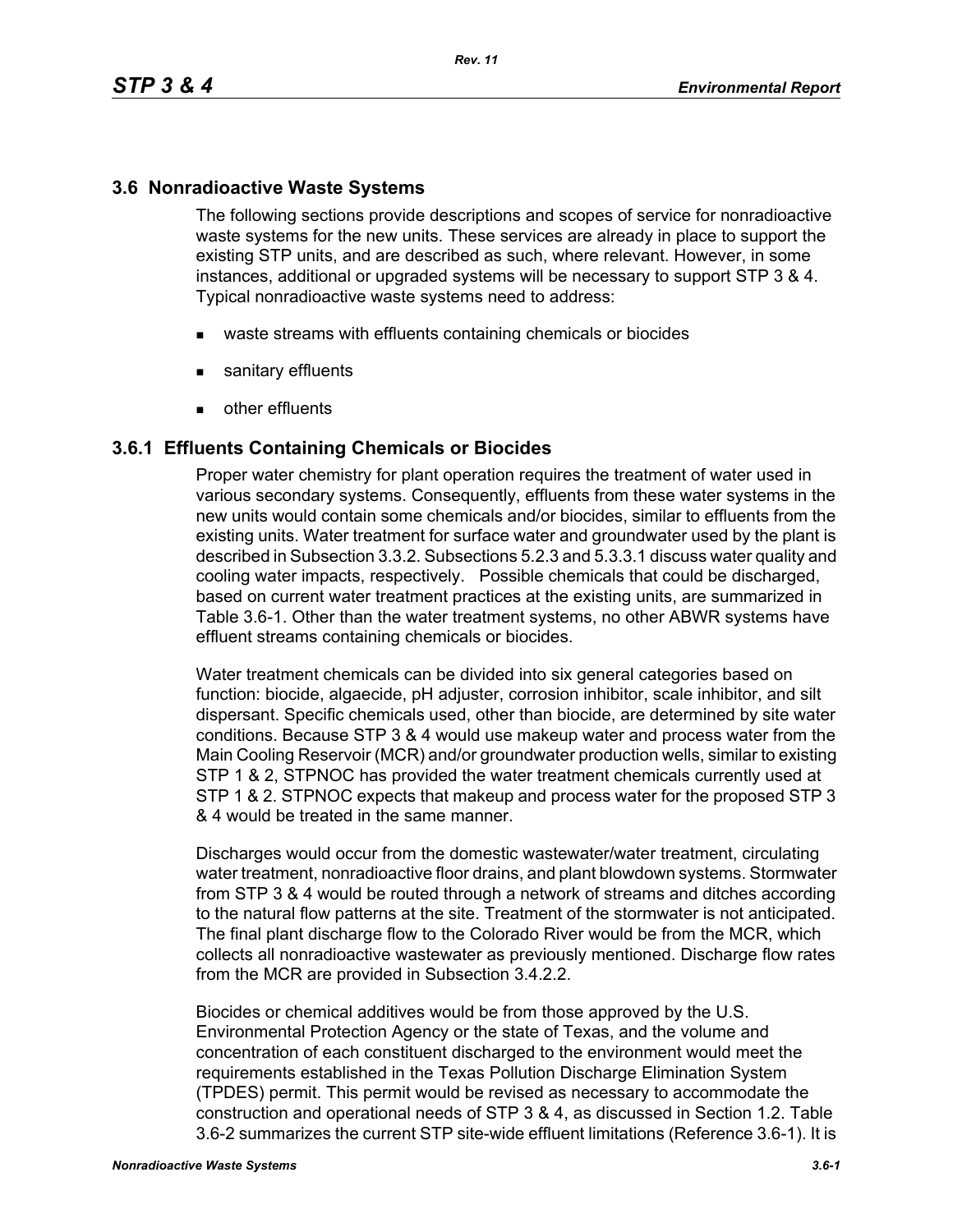anticipated that similar limitations would apply to all proposed outfalls from the new plants, including any new sanitary or other waste treatment outfalls.

# **3.6.2 Sanitary System Effluents**

Currently, STPNOC maintains a private sanitary waste treatment system, in compliance with acceptable industry design standards, the Clean Water Act, and state regulatory authority (through the TPDES permit that dictates the quality of discharges to surface water in the MCR). The waste treatment system is monitored and controlled by trained operators. Two systems are operated. One treatment plant serves the Nuclear Support Center and Nuclear Training Facility (NTF) and is located on the eastern side of the facility (NTF Sanitary Waste Treatment System). The other treatment plant serves the current units and is located on the western side of the facility (West Sanitary Waste Treatment System).

The systems are composed of activated sludge aeration tanks, a clarifier, chlorine contact chamber, and anaerobic digester. Periodically, sludge from this system is disposed by land application on the STP site in accordance with the permit to landapply sewage sludge (Reference 3.6-2). The approximate current rate of sludge land application is 30,000–40,000 gallons per year. It is anticipated that a similar approach to sludge management would be expected with the addition of STP 3 & 4. The effluent from the current sanitary waste systems is monitored for flow, total suspended solids, biological oxygen demand, and minimum chlorine residual before ultimate discharge to the MCR (Reference 3.6-1). Table 3.6-2 summarizes the effluent limitations for these sanitary parameters.

Based on the location of the proposed STP 3 & 4, the West Sanitary Waste Treatment System will be replaced by a new sanitary treatment plant capable of supporting all four units. The plant will be designed to treat approximately 300,000 gallons per day of sanitary waste. The NTF Sanitary Waste Treatment System will be replaced with a new treatment system designed to treat approximately 100,000 gallons per day of sanitary waste. The preexisting outfalls will be used for discharge at both treatment plants. The new sewage treatment systems include a communitor with a bypass screen channel, aeration tanks, final clarifiers, chlorine contact tanks, aerobic digesters, air blowers, froth spray pumps, hypochlorite pumps, and related equipment. The components of the new systems are designed to meet the increased needs during refueling operations when additional people are onsite. (Note: the units may be operated in contact stabilization mode to process the substantially higher waste water flow during outages.) The discharge effluent from the expanded plants, including land application of sludge, would be monitored in accordance with Texas Commission on Environmental Quality (TCEQ) requirements. A new or amended permit would be submitted to TCEQ according to ER Section 1.2. Figure 3.6-1 is a process flow diagram of the sanitary treatment system (for completeness, the potable water treatment process has also been depicted). If there is a need for additional sanitary waste provisions during peak construction (or outage support), approved supplemental means would be employed, including temporary and/or potable systems.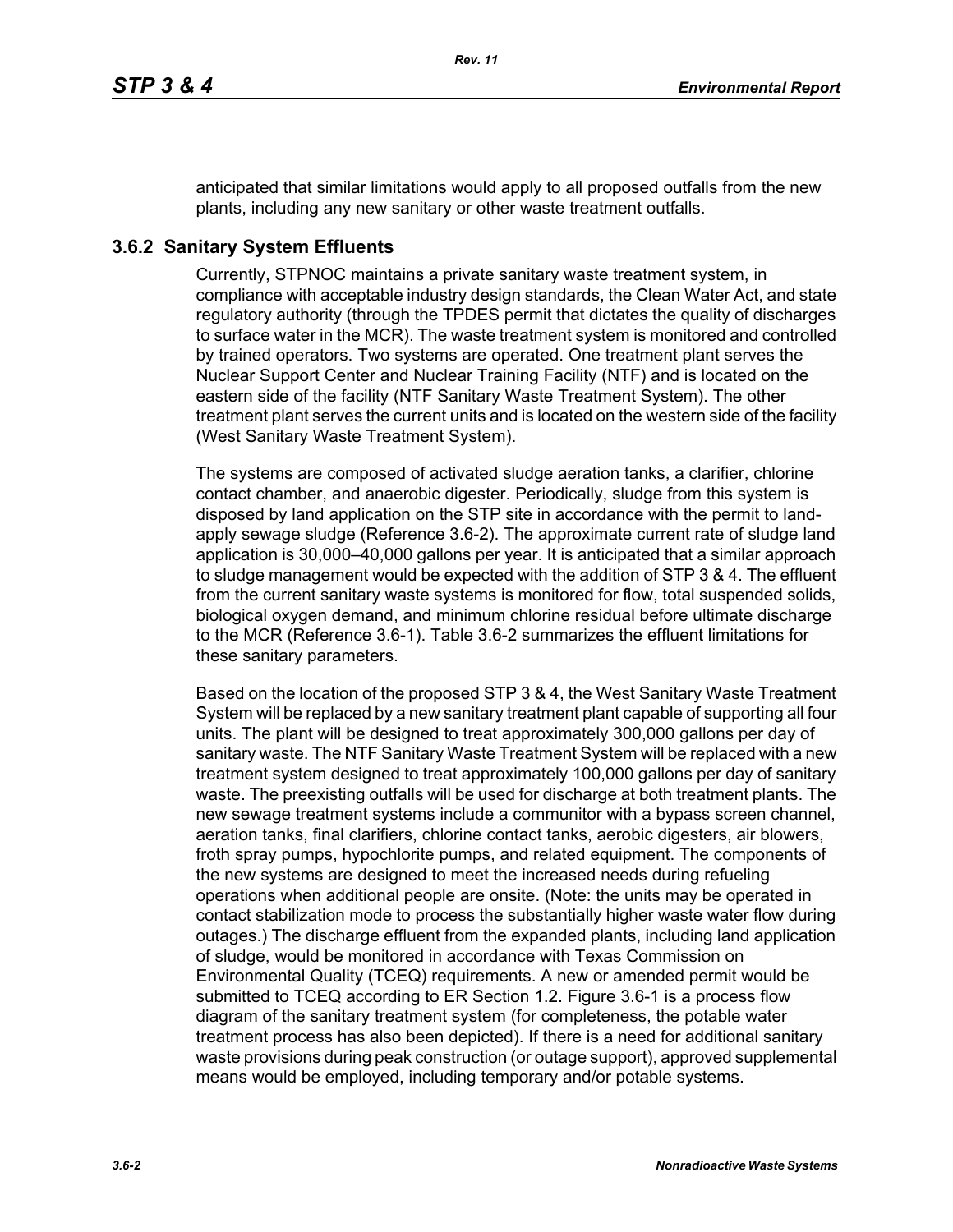# **3.6.3 Other Effluents**

This section describes miscellaneous nonradioactive gaseous, liquid, or solid effluents not addressed in Subsection 3.6.1 or Subsection 3.6.2.

# **3.6.3.1 Gaseous Emissions**

Standby diesel generators and a combustion turbine generator provide reliable backup power to various plant system electric loads, including the control building and turbine building. The diesel generators (three per reactor) are located in the reactor building. The combustion turbine generator is located in the turbine building (one per reactor). The combustion turbine generator also supplies additional power when required. The combustion turbine generator and diesel generators use No. 2 diesel fuel and release permitted gaseous effluents to the air. The auxiliary boilers are electric and do not have gaseous emissions associated with them. Table 3.6-3 describes annual estimated emissions from these sources. Minor emission from diesel-driven fire water pumps is not listed due to the anticipated low levels of usage.

Nonradioactive gaseous emissions created during plant operation from backup power plant supply sources and startup will be permitted by the TCEQ. The permit would specify allowable quantities of emissions. Section 1.2 summarizes the necessary air permits and approximate schedule to obtain these necessary permits. No operational sources of gaseous emissions other than diesel generators, or combustion turbines are planned for the new units.

### **3.6.3.2 Liquid Effluents**

Nonradioactive liquid effluents that will be discharged to the MCR and the Colorado River will be regulated under the existing or revised TPDES permit (Reference 3.6-1). The TPDES list of permitted outfalls will be expanded to include any additional locations, constituents, adjusted flow paths, or increased volumes created by the operation of the new units. The existing STP units do not discharge treated effluent to groundwater, and the new units would not discharge to groundwater.

The non-radioactive drain system collects waste water from plant buildings (Reactor, Turbine, Control, Service, and other buildings). A system composed of collection piping, curbs, and pumps is provided. Non-radioactive waste water from the Turbine Building, Reactor Building, hot machine shop and the Control Building is routed to a dedicated oil/water separator where oil and settled solids are removed for off-site disposal. The non-oily, non-radioactive effluent is sent to dual settling basins. Nonradioactive waste water from the Service Building and other buildings is sent directly to the dual settling basins. Means are provided to perform any required tests or analyses required by the TPDES permit. The nonradioactive liquid effluent would be discharged to the MCR through a new/or existing permitted outfall(s).

### **3.6.3.3 Hazardous Wastes**

Hazardous wastes are wastes with properties that make them dangerous or potentially harmful to human health or the environment, or that exhibit at least one of the following characteristics: ignitability, corrosivity, reactivity, or toxicity. Federal Resource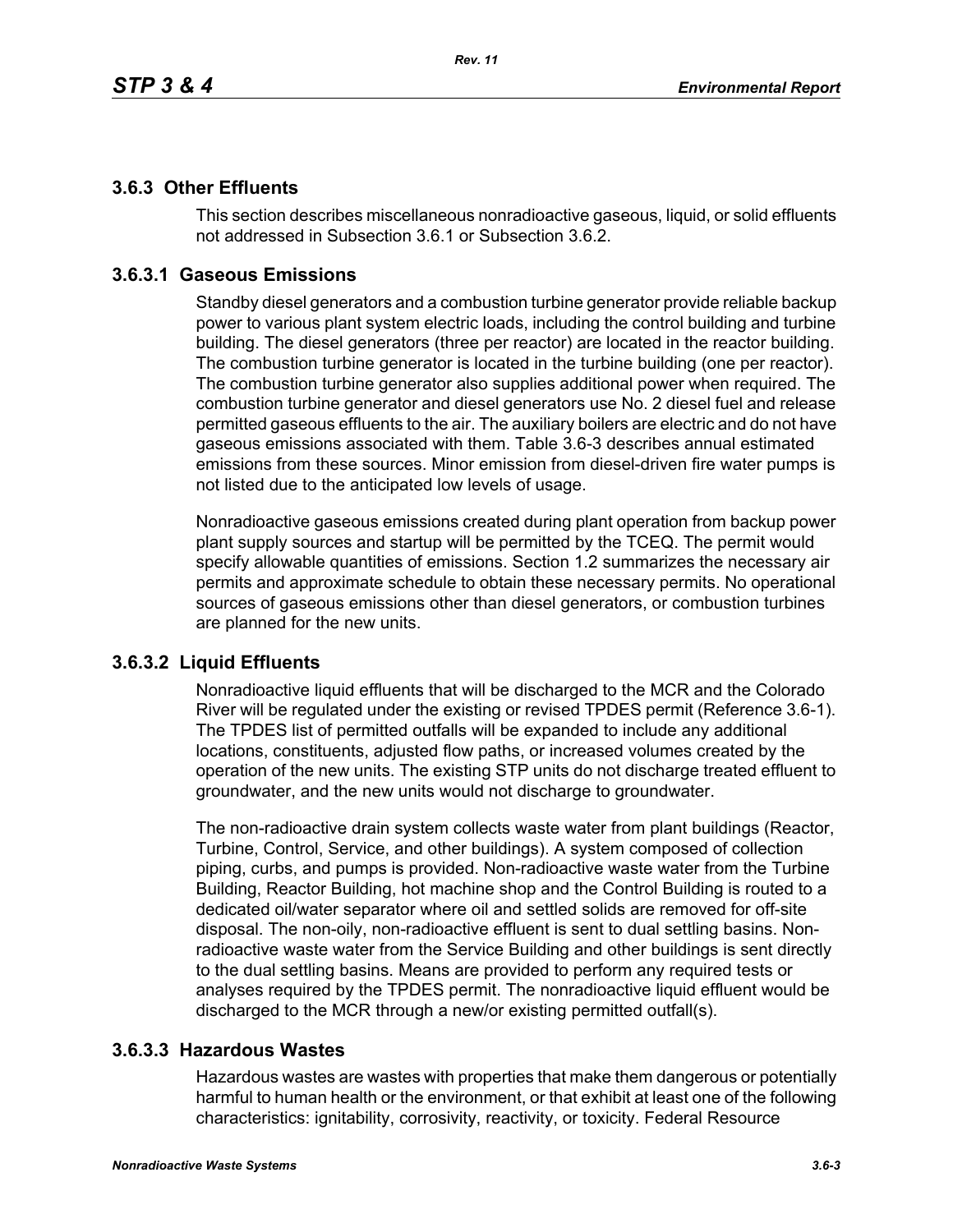Conservation and Recovery Act regulations govern the generation, treatment, storage, and disposal of hazardous wastes.

STP currently generates small quantities of hazardous wastes and has been classified as a small quantity generator. Wastes are stored temporarily (maximum of 180 days) on site and periodically disposed of at a permitted disposal facility. All hazardous wastes activities are performed in compliance with federal regulations and STPNOC waste-handling procedures. STPNOC has procedures in place to minimize the impact in the unlikely event of a hazardous waste spill. The treatment, storage, and disposal of wastes generated by construction and operation of STP 3 & 4 would be managed as current wastes are managed at STP 1 & 2. The status of STP as a small quantity generator would be revised, if necessary, based on any additional waste generated from STP 3 & 4.

#### **3.6.3.4 Mixed Wastes**

Mixed waste contains hazardous waste and a low-level radioactive source, special nuclear material, or byproduct material. Federal regulations governing generation, management, handling, storage, treatment, disposal, and protection requirements associated with these wastes are contained in the Code of Federal Regulations, Title 10 (Energy) and Title 40 (Environmental Protection Agency). Mixed waste is generated during routine maintenance activities, refueling outages, health protection activities, and radiochemical laboratory practices. Few disposal facilities are permitted to accept mixed wastes. Therefore, waste minimization is critical. STPNOC employs a comprehensive expendable material control program that includes measures to minimize the creation of mixed waste.

Through aggressive waste minimization procedures and techniques, STP 1 & 2 has not generated mixed wastes for several years. The treatment, storage, and disposal of mixed wastes, if any, generated by STP 3 & 4 would be managed in the same manner as is currently done for STP 1 & 2.

#### **3.6.3.5 Liquid and Solid Effluents**

Nonradioactive solid wastes include typical industrial wastes such as metal, wood, and paper, as well as process wastes such as nonradioactive resins and sludge. STPNOC ships waste oil, grease, electrohydraulic fluid, adhesives, liquid paint, and solvent for fuel blending and thermal energy recovery. Used oils, diesel fuel, and anti-freeze solutions are sent to a recycling vendor for reprocessing. Lead-acid batteries are returned, when possible, to the original manufacturer for recycling or are shipped to a registered battery recycler. In addition, STPNOC has an active paper and scrap metal recycling program.

Nonradioactive solid waste that cannot be shipped for recycling is shipped for disposal. Municipal-type waste is transported to an offsite landfill. Construction-related noncombustible, inert debris, may be placed in the onsite landfill in accordance with TCEQ regulations, or alternatively, disposed of offsite at a licensed facility. STPNOC would apply similar waste management practices for STP 3 & 4.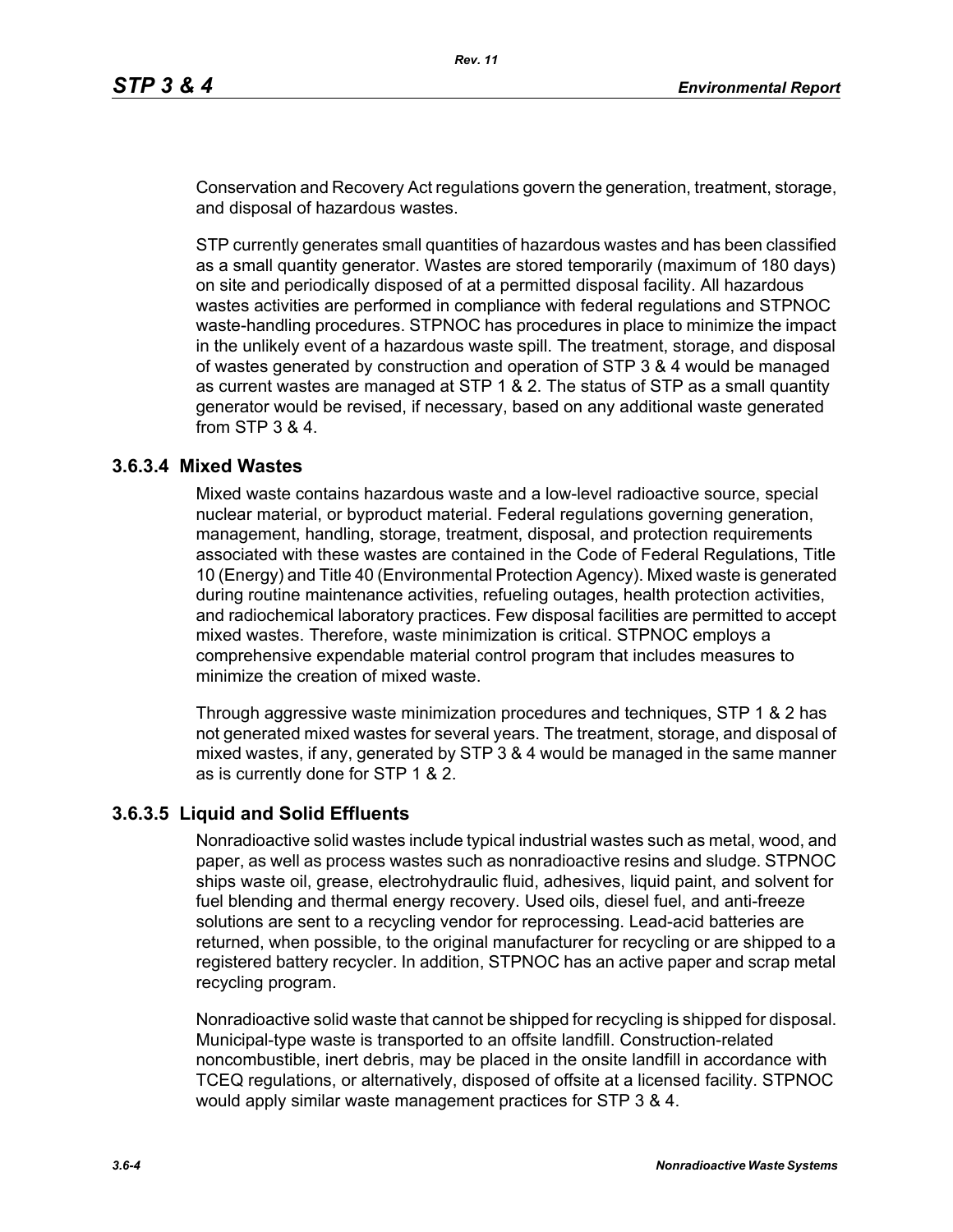#### **3.6.4 References**

- 3.6-1 "(TCEQ 2005) Texas Commission on Environmental Quality, Permit to Discharge Wastes under provisions of Section 402 of the Clean Water Act and Chapter 26 of the Texas Water Code – Permit No. WQ0001908000, Texas Pollutant Discharge Elimination System (TPDES)" Austin, Texas, Reissued July 21, 2005 (Expiration date 12/01/09).
- 3.6-2 "(TCEQ 2003) Texas Commission on Environmental Quality, Permit to Land Apply Sewage Sludge under provisions of Chapter 26 of the Texas Water Code, Chapter 361 of Health and Safety Code, and Chapter 312 of Texas Administrative Code– Permit No. 04523," Austin, Texas, August 29, 2003.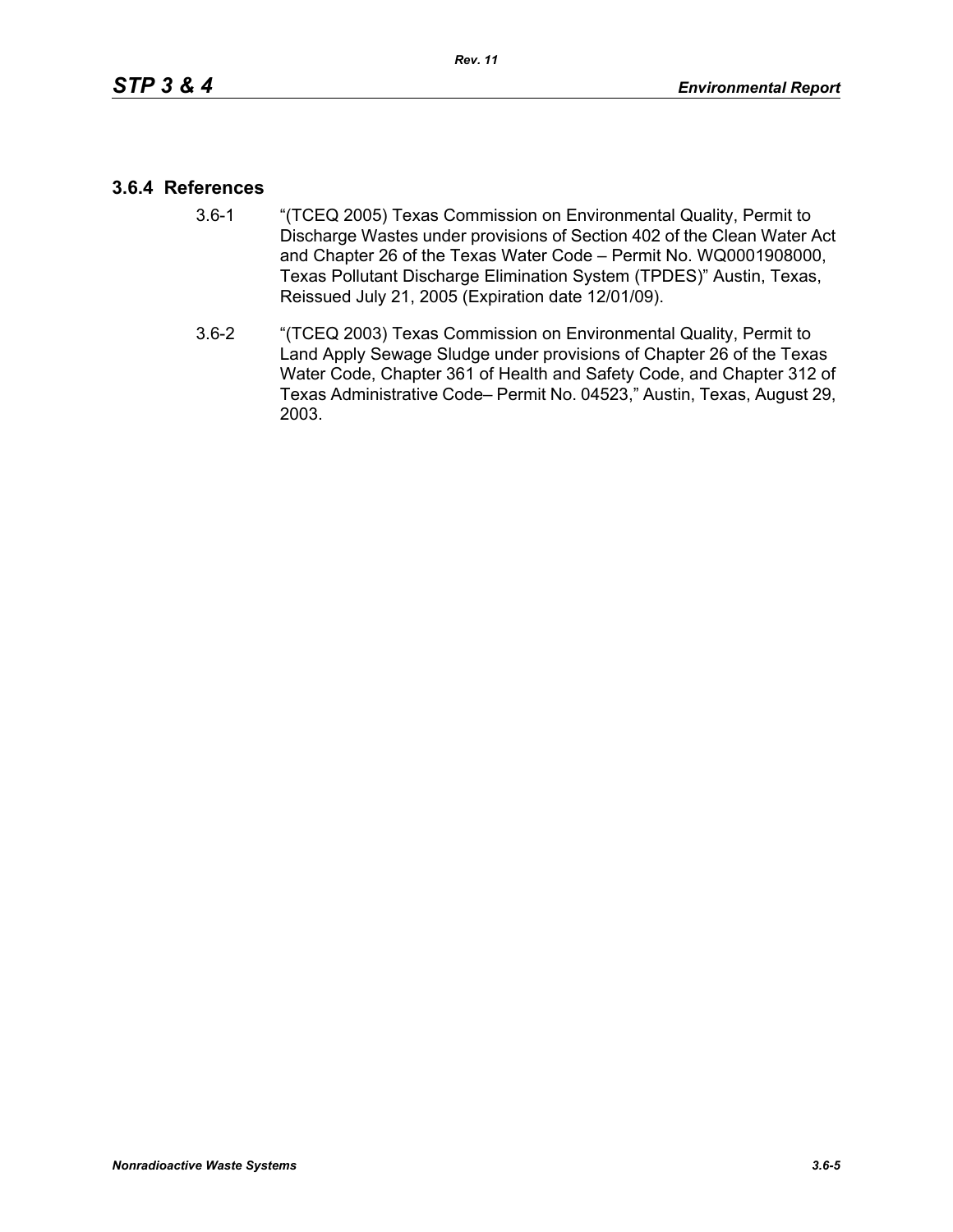# **Table 3.6-1 Potential Water Treatment Chemicals for STP Units 3 & 4 [1]**

| Ammonium bisulfite          | Molluscide (quaternary amine) |
|-----------------------------|-------------------------------|
| Antifoam                    | Phosphate                     |
| Biocide (Sodium Bromide)    | Polymers                      |
| Boric Acid                  | Sodium bisulfite              |
| Calcium hypochlorite        | Sodium chloride               |
| Coagulant                   | Sodium Hydroxide              |
| <b>Corrosion Inhibitors</b> | Sodium Hypochlorite           |
| (Ethanolamine, sodium       | Sulfuric Acid                 |
| metaborate, sodium nitrite) | Tolytriazole                  |
| Dispersant                  | Zinc                          |
| Hydrazine                   |                               |
| Lithium Hydroxide           |                               |

Source: STP Units 1 & 2

[1] Based on chemicals now used in STP 1 & 2. This list is representative, not definitive.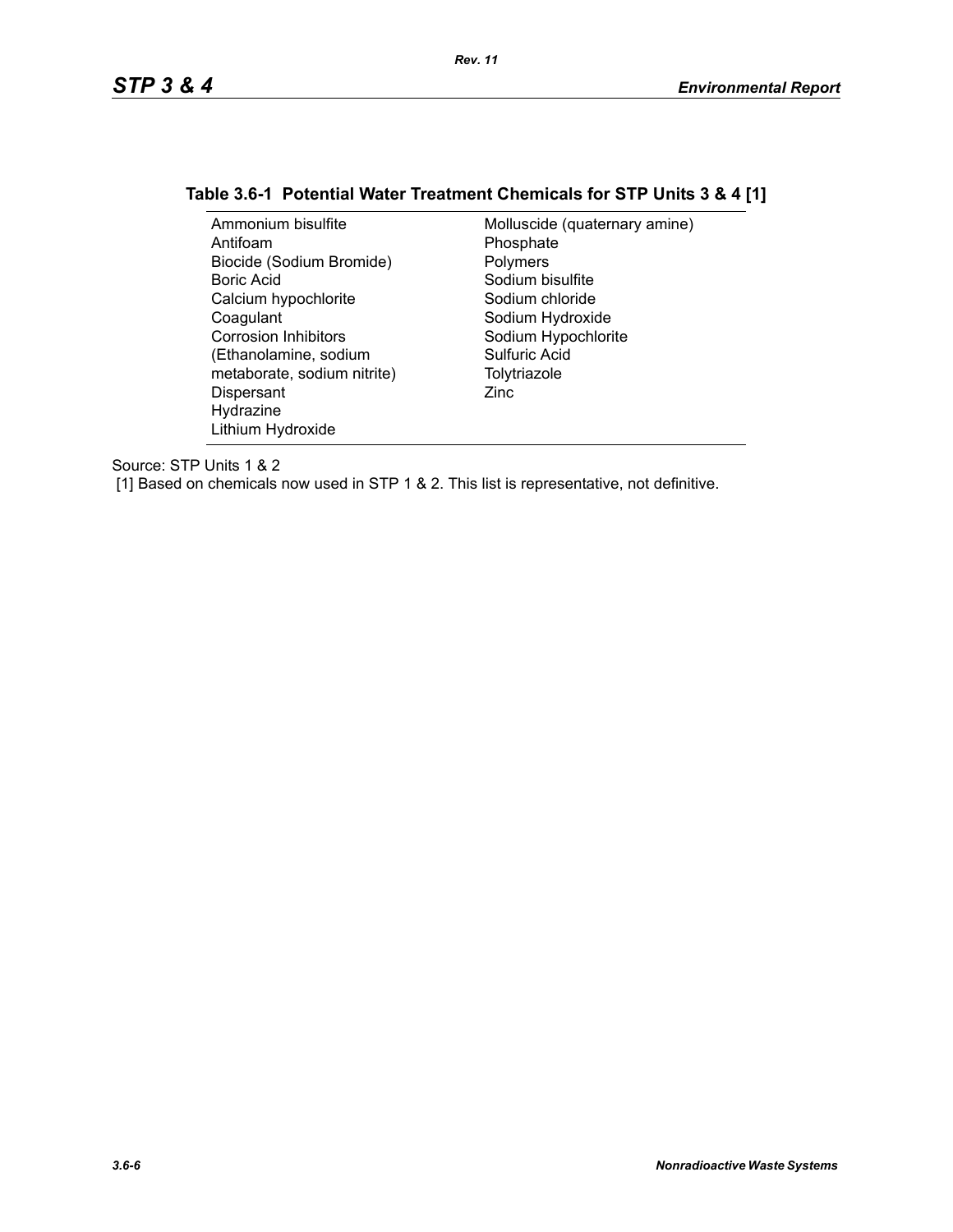|                                            | <b>Limitation (units)</b>           |                      |
|--------------------------------------------|-------------------------------------|----------------------|
| <b>Parameter</b>                           | <b>Daily Average</b>                | <b>Daily Maximum</b> |
| Flow (limits apply to<br>Outfall 001 only) | 144 (MGD)                           | 200 (MGD)            |
| pH                                         | $6.0 - 9.0$ (s.u.)                  | $6.0 - 9.0$ (s.u.)   |
| Temperature                                | 95 $(^{\circ}F)$                    | 97 $(^{\circ}F)$     |
| Total residual chlorine                    | NA.                                 | $0.05$ (mg/l)        |
| Total suspended solids                     | $30 \ (mg/l)$                       | $100$ (mg/l)         |
| Total suspended solids<br>(sanitary only)  | 20 (mg/l)                           | 45 (mg/l)            |
| Total residual chlorine<br>(sanitary only) | 1 (mg/l) (minimum after<br>20 min.) | NA                   |
| Oil and grease                             | $15 \ (mg/l)$                       | 20 (mg/l)            |
| Biological oxygen<br>demand (5-day)        | 20 (mg/l)                           | $45 \ (mg/l)$        |
| Iron, total                                | 1 (mg/l)                            | $1$ (mg/l)           |
| Copper, total                              | $0.5$ (mg/l)                        | $1$ (mg/l)           |

#### **Table 3.6-2 TPDES Permit Effluent Limitations for STP Plant Effluent Discharges [1]**

*Rev. 11*

MGD – million gallons per day

s.u. – standard units

NA – not applicable

mg/l – milligrams per liter

Outfall 001 is the only permitted outfall that does not discharge to the MCR. The monitoring requirements for Outfall 001 include flow (outfall discharge and Colorado River flow, temperature, pH, and total residual chlorine).

[1] Currently permitted limitations for STP 1 & 2. These limits are anticipated for STP 3 & 4.

Source: Reference 3.6-1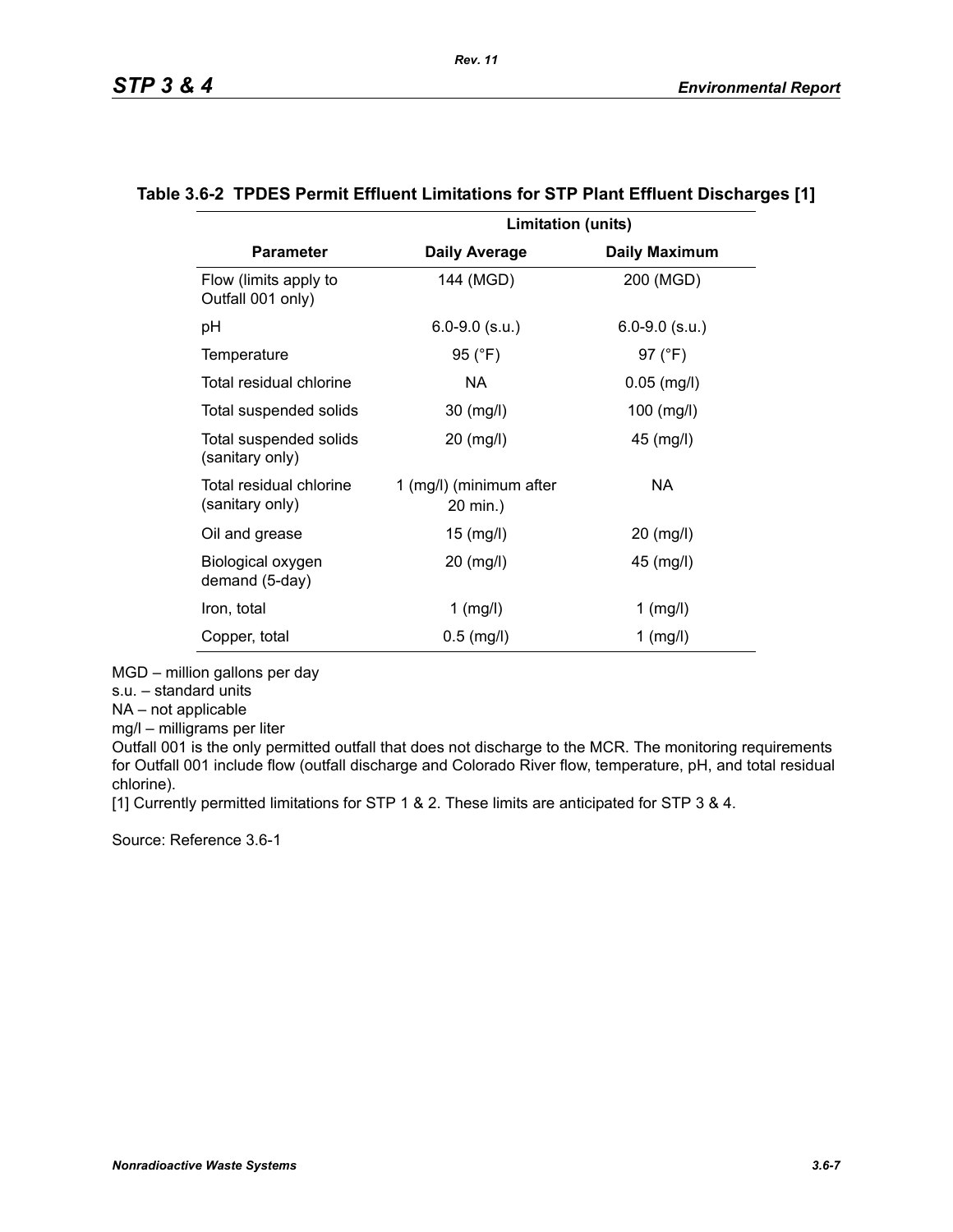### **Table 3.6-3 Annual Emissions (lbs/year) from Diesel Generators, and Combustion Turbine Associated with One ABWR Reactor**

| <b>Pollutant</b><br><b>Discharged</b> | <b>Diesel Generators</b><br>(Ibs/year) [1] | <b>Combustion</b><br>Turbine (Ibs/year)<br>[2] |
|---------------------------------------|--------------------------------------------|------------------------------------------------|
| Particulates                          | 1,230                                      | 22                                             |
| <b>Sulfur Oxides</b>                  | 4,608                                      | 1,912                                          |
| Carbon Monoxide                       | 4,600                                      | 912                                            |
| Hydrocarbons                          | 3,070                                      | 58                                             |
| Nitrogen Oxides                       | 28,968                                     | 2.016                                          |

[1] Emissions based on 4 hrs/month operation duration

[2] Emissions based on 4 hrs/month operation duration